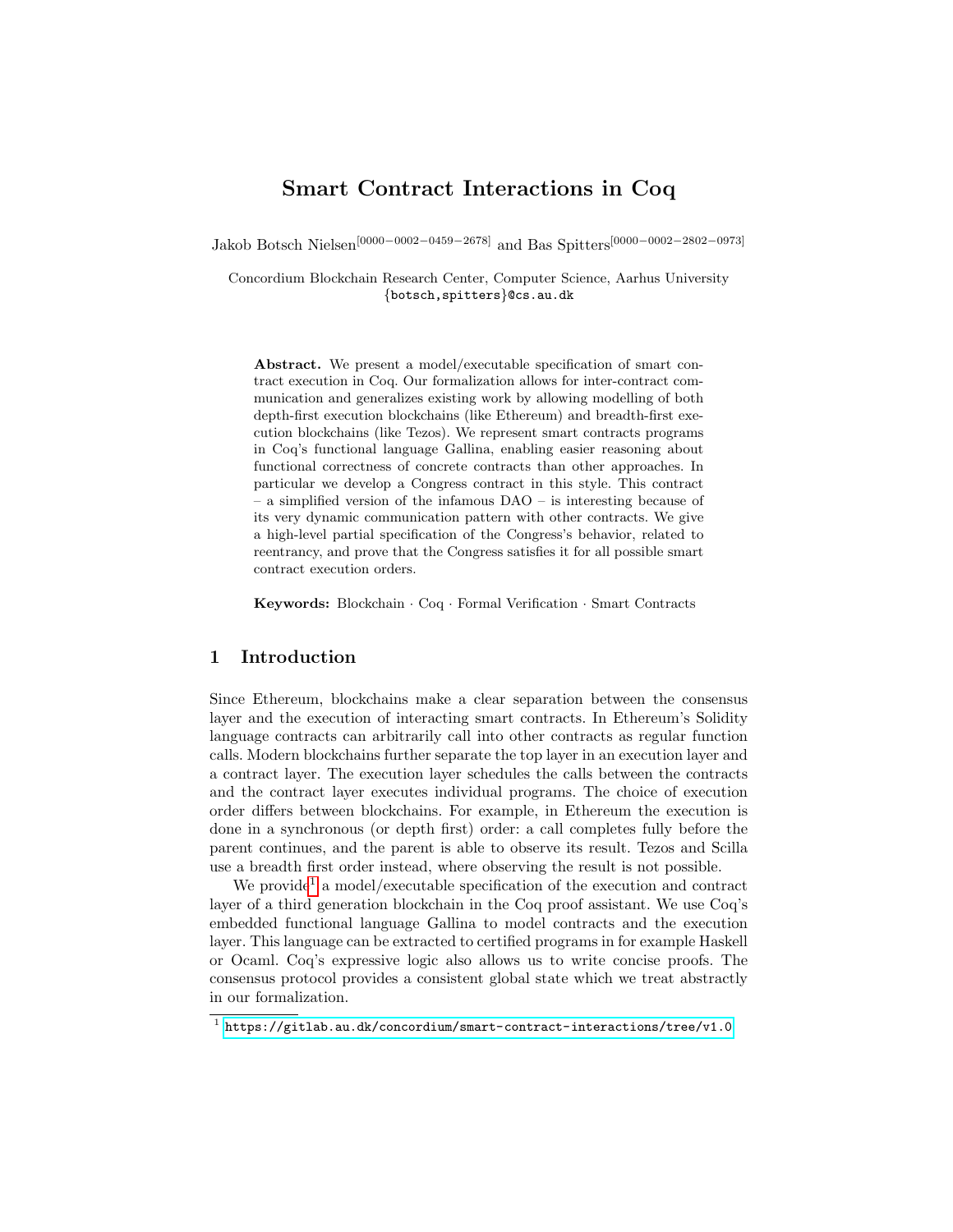We work with an account-based model. We could also model the UTxO model by converting a list of UTxO transactions to a list of account transactions [\[12\]](#page-11-0). Like that work, we do not model the cryptographic aspects, only the accounting aspects: the transactions and contract calls.

Section [2](#page-1-0) describes the implementation of the execution layer in Coq. In Section [3](#page-7-0) we provide a simple principled specification for the Congress. By using such specifications one avoids having to deal with reentrancy bugs in a post-hoc way. Section [4](#page-10-0) discusses related and future work.

## <span id="page-1-0"></span>2 Implementation

### 2.1 Basic assumptions

Our goal is to model execution of smart contracts. To do so we will require some basic operations that are to be used both by smart contracts and when specifying our semantics. We do this with a typeclass in Coq:

```
Class ChainBase :=
  { Address : Type;
    address_countable :> Countable Address;
    address_is\_contract : Address \rightarrow bool; ....
```
We require a countable Address type with a clear separation between addresses belonging to contracts and to users. While this separation is not provided in Ethereum its omission has led to exploits before<sup>[2](#page-1-1)</sup> and we view it as realistic that future blockchains allow this. Other blockchains commonly provide this by using some specific format for contract addresses, for example, in Bitcoin such pay-to-script-hash addresses always start with 3.

All semantics and smart contracts will be abstracted over an instance of this type, so in the following sections we will assume we are given such an instance.

### 2.2 Smart Contracts

We will consider a pure functional smart contract language. Instead of modelling the language as an abstract syntax tree in Coq, as in [\[2\]](#page-11-1), we model individual smart contracts as records with (Coq) functions.

Local state. It is not immediately clear how to represent smart contracts by functions. For one, smart contracts have local state that they should be able to access and update during execution. In Solidity, the language typically used in Ethereum, this state is mutable and can be changed at any point in time. It is possible to accomplish something similar in pure languages, for example by using a state monad, but we do not take this approach. Instead we use a more

<span id="page-1-1"></span> $^2$  See for instance [https://www.reddit.com/r/ethereum/comments/916xni/how\\_to\\_](https://www.reddit.com/r/ethereum/comments/916xni/how_to_pwn_fomo3d_a_beginners_guide/) [pwn\\_fomo3d\\_a\\_beginners\\_guide/](https://www.reddit.com/r/ethereum/comments/916xni/how_to_pwn_fomo3d_a_beginners_guide/)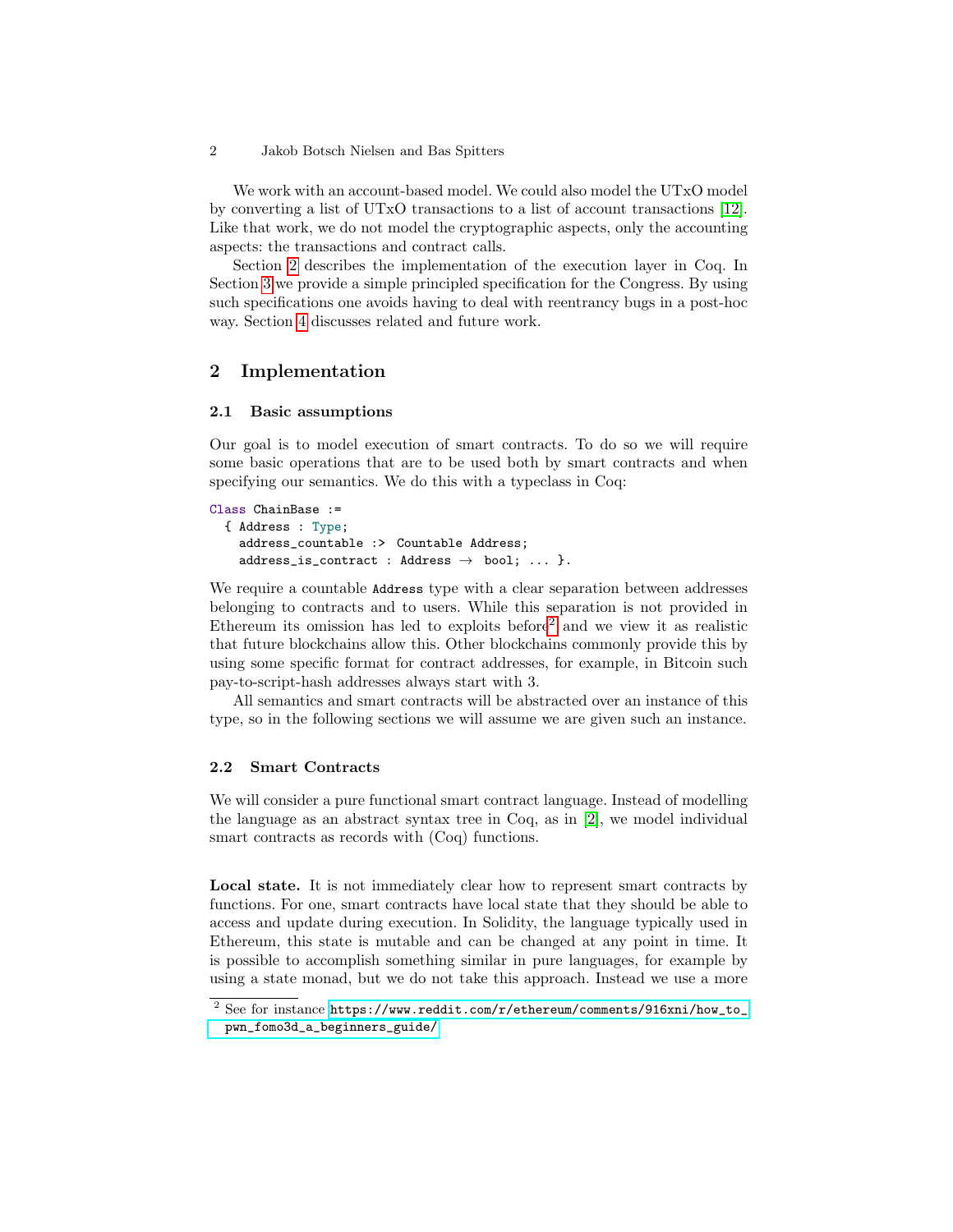traditional approach where the contract takes as input its state and returns an updated state which is similar to Liquidity.

Different contracts will typically have different types of states. A crowdfunding contract may wish to store a map of backers in its state while an auction contract would store information about ongoing auctions. To facilitate this polymorphism we use an intermediate storage type called SerializedValue. We define conversions between SerializedValue and primitive types like booleans and integers plus derived types like pairs, sums and lists. Additionally we provide Coq tactics that can automatically generate conversions for custom user types like inductives and records. This allows conversions to be handled implicitly and mostly transparently to the user.

Inter-contract communication. In addition to local state we also need some way to handle inter-contract communication. In Solidity contracts can arbitrarily call into other contracts as regular function calls. This would once again be possible with a monadic style, for example by the use of a promise monad where the contract would ask to be resumed after a call to another contract had finished. To ease reasoning we choose a simpler approach where contracts return actions that indicate how they would like to interact with the blockchain, allowing transfers, contract calls and contract deployments only at the end of (single steps of) execution. The blockchain will then be responsible for scheduling these actions in what we call its execution layer.

With this design we get a clear separation between contracts and their interaction with the chain. That such separations are important has been realized before, for instance in the design of Michelson and Scilla [\[9\]](#page-11-2). Indeed, a "tail-call" approach like this forces the programmer to update the contract's internal state before making calls to other contracts, mitigating by construction reentrancy issues such as the infamous DAO exploit.

Thus, contracts will take their local state and some data allowing them to query the blockchain. As a result they then optionally return the new state and some operations (such as calls to other contract) allowing inter-contract communication. Tezos' Michelson language follows a similar approach.

The Ethereum model may be compared to object-oriented programming. Our model is similar to the actor model as contracts do not read or write the state of another contract directly, but instead communicate via messages instead of shared memory. Liquidity and the IO-automata-based Scilla use similar models.

The contract. Smart contracts are allowed to query various data about the blockchain. We model this with a data type:

```
Definition Amount := Z.
Record Chain := { chain_height : nat;
                   current_slot : nat;
                   finalized_height : nat;
                   account\_balance : Address \rightarrow Amount; }.
```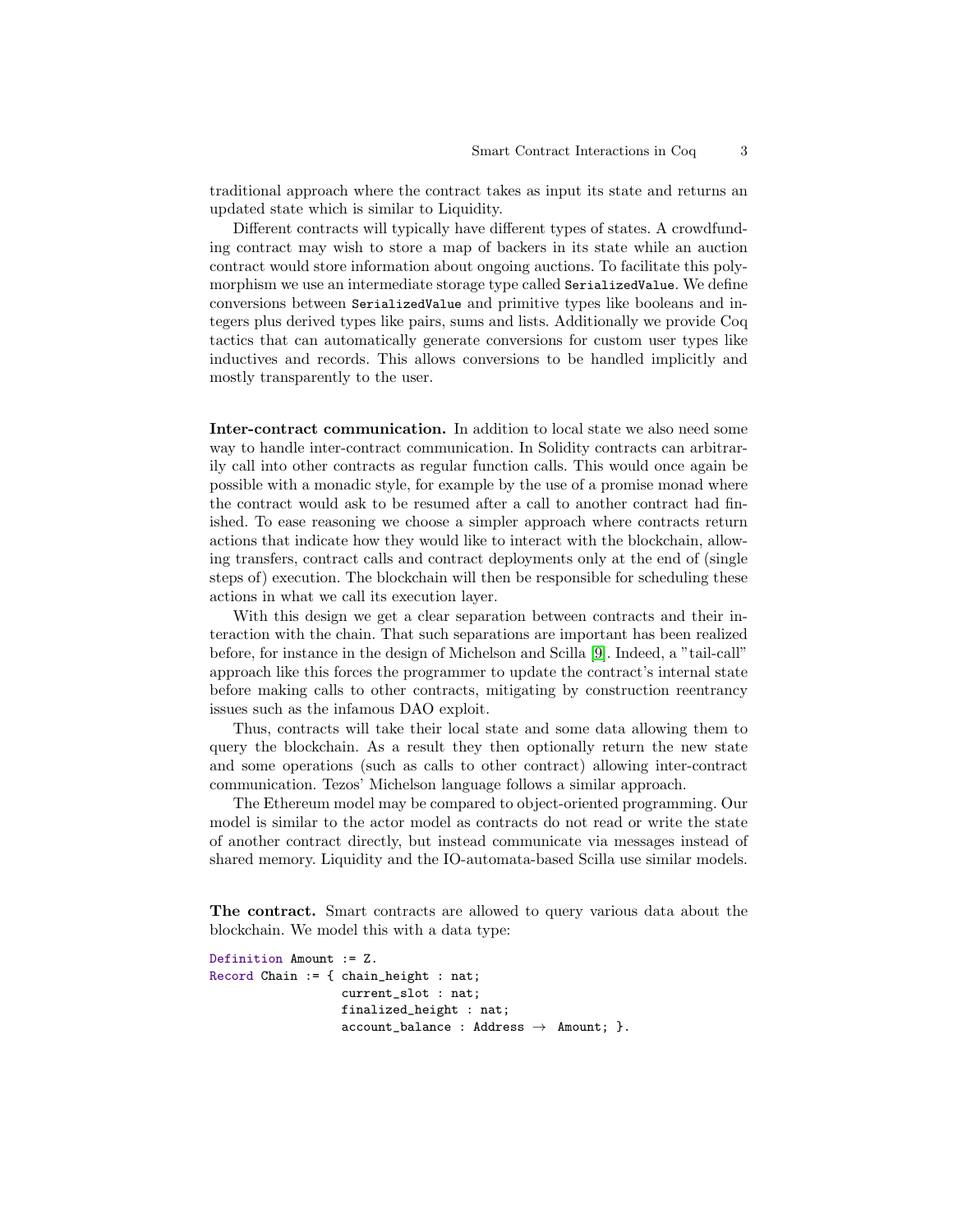We allow contracts to access basic details about the blockchain, like the current chain height, slot number and the finalized height. The slot number is meant to be used to track the progression of time; in each slot, a block can be created, but it does not have to be. The finalized height allows contracts to track the current status of the finalization layer available in for example the Concordium blockchain [\[5\]](#page-11-3). This height is different from the chain height in that it guarantees that blocks before it can not be changed. We finally also allow the contract to access balances of accounts as is common in other blockchains. In sum, the following data types model the contracts:

```
Record ContractCallContext :=
  { ctx_from : Address;
    ctx_contract_address : Address;
    ctx_amount : Amount; }.
Inductive ActionBody :=
| act_transfer (to : Address) (amt : Amount)
| act_call (to : Address) (amt : Amount) (msg : SerializedValue)
| act_deploy (amt : Amount) (c : WeakContract) (setup : SerializedValue)
with WeakContract :=
| build_weak_contract
  (init : Chain \rightarrow ContractCallContext \rightarrow SerializedValue (* setup *)
           \rightarrow option SerializedValue)
  (receive : Chain \rightarrow ContractCallContext \rightarrow SerializedValue (* state *)
              \rightarrow option SerializedValue (* message *)
              \rightarrow option (SerializedValue * list ActionBody)).
```
Here the ContractCallContext provides the contract with information about the transaction that resulted in its execution. It contains the source address (ctx\_from), the contract's own address (ctx\_contract\_address) and the amount of money transferred (ctx\_amount). The ActionBody type represents operations that interact with the chain. It allows for messageless transfers (act\_transfer), calls with messages (act\_call), and deployment of new contracts (act\_deploy). The contract itself is two functions. The init function is used when a contract is deployed to set up its initial state, while the receive function will be used for transfers and calls with messages afterwards. They both return option types, allowing the contract to signal invalid calls or deployments. The receive function additionally returns a list of ActionBody that it wants to be scheduled, as we described earlier. This data type does not contain a source address since it is implicitly the contract's own address. Later, we will also use a representation where there is a source address; we call this type Action:

#### Record Action := { act\_from : Address; act\_body : ActionBody; }.

This type resembles what is normally called a transaction, but we make a distinction between the two. An **Action** is a *request* by a contract or external user to perform some operation. When executed by an implementation, this action will affect the state of the blockchain in some way. It differs from transactions since act\_deploy does not contain the address of the contract to be deployed. This models that it is the implementation that picks the address of a newly deployed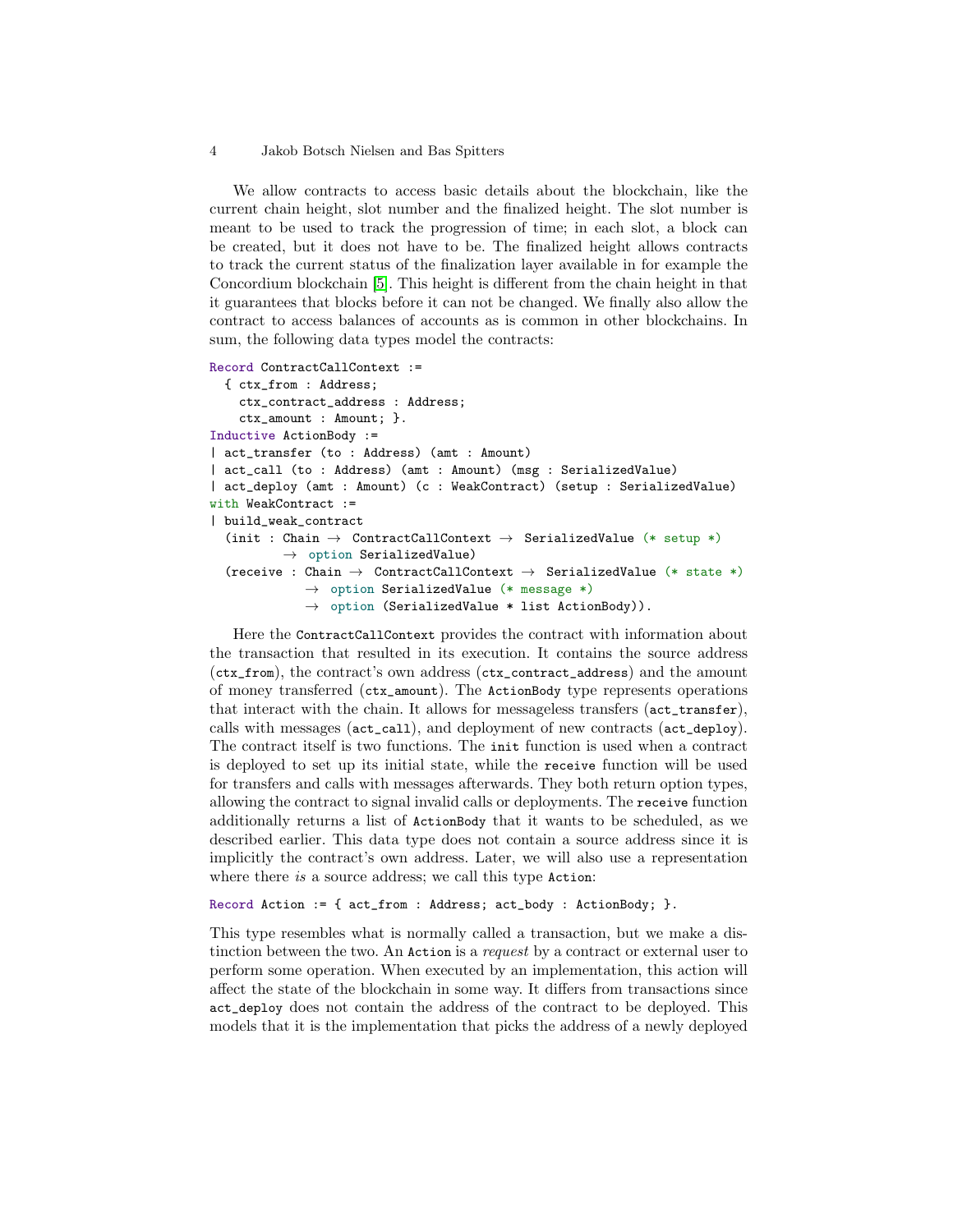contract, not the contract making the deployment. We will later describe our ActionEvaluation type which captures more in depth the choices made by the implementation while executing an action.

The functions of contracts are typed using the SerializedValue type. This is also the reason for the name WeakContract. This makes specifying semantics simpler, since the semantics can deal with contracts in a generic way (rather than contracts abstracted over types). However, this form of "string-typing" makes things harder when reasoning about contracts. For this reason we provide a dual notion of a strong contract, which is a polymorphic version of contracts generalized over the setup, state and message types. Users of the framework only need to be aware of this notion of contract, which does not contain references to SerializedValue at all.

One could also imagine an alternative representation using a dependent record of setup, state and message types plus functions over those types. However, in such a representation it is unclear how to allow contracts to send messages to other contracts when the blockchain itself does not have any knowledge about concrete contracts.

#### 2.3 Semantics of the execution layer

Environments. The Chain type shown above is merely the contract's view of the blockchain and does not store enough information to allow the blockchain to run actions. More specifically we need to be able to look up information about currently deployed contracts like their functions and state. We augment the Chain type with this information and call it an Environment:

```
Record Environment :=
  { env_chain :> Chain;
    env\_contrast: Address \rightarrow option WeakContract;
    env_{\text{contract}_\text{states}}: Address \rightarrow option SerializedValue; }.
```
It is not hard to define functions that allow us to make updates to environments. For instance, inserting a new contract is done by creating a new function that checks if the address matches and otherwise uses the old map. In other words we use simple linear maps in the semantics. In similar ways we can update the rest of the fields of the Environment record.

Evaluation of actions. When contracts return actions the execution layer will need to evaluate the effects of these actions. We define this as a "proofrelevant" relation ActionEvaluation in Coq, with type Environment  $\rightarrow$  Action  $\rightarrow$  Environment  $\rightarrow$  list Action  $\rightarrow$  Type. This relation captures the requirements and effects of executing the action in the environment. It is "proof-relevant", meaning that the choices made by the execution layer can be inspected. For example, when an action requests to deploy a new contract, the address selected by the implementation can be extracted from this relation.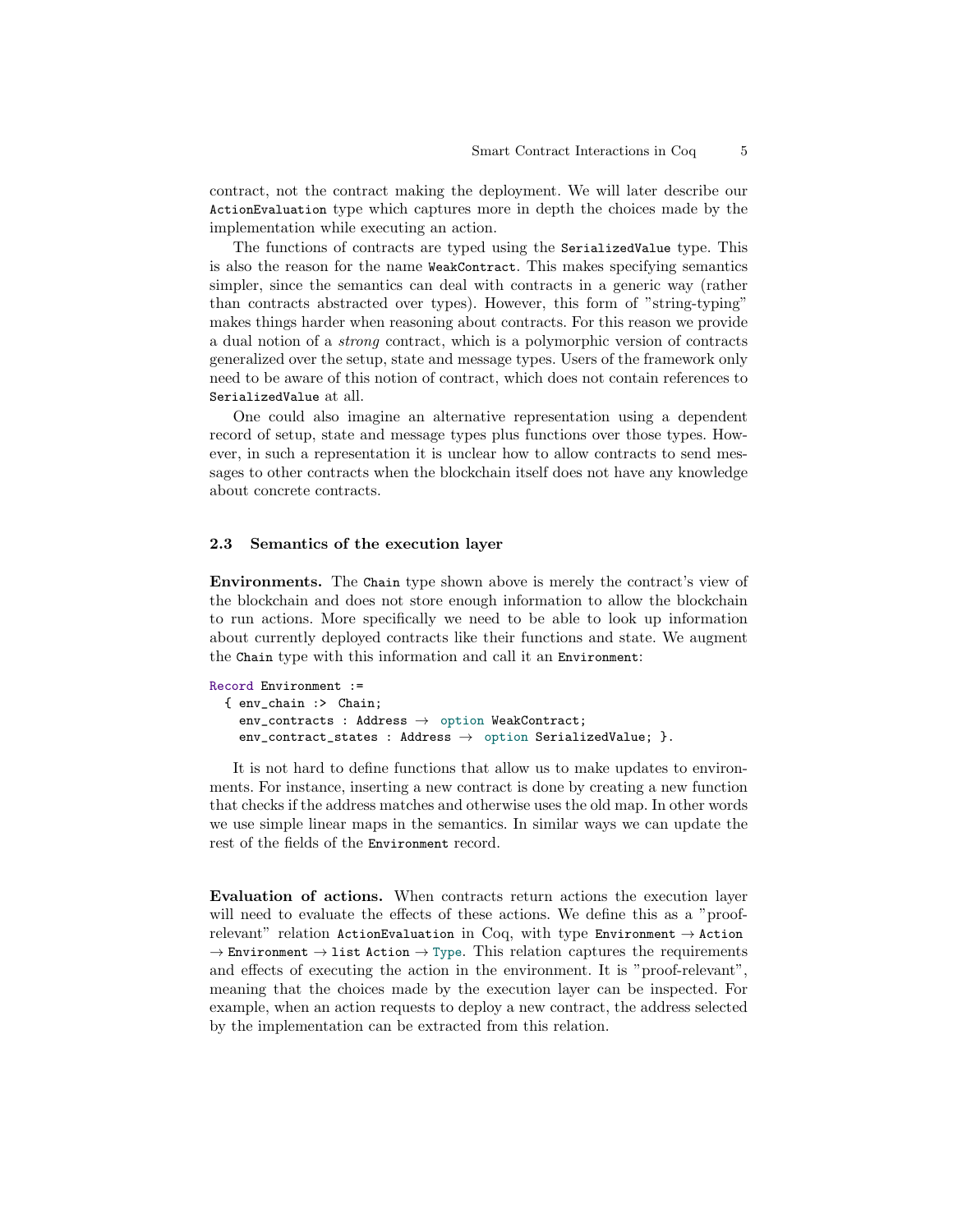We define the relation by three cases: one for transfers of money, one for deployment of new contracts, and one for calls to existing contracts. To exemplify this relation we give its formal details for the simple transfer case below:

```
| eval_transfer :
    forall {pre : Environment} {act : Action} {new_env : Environment}
            (from to : Address) (amount : Amount),
      amount \leq account_balance pre from \rightarrowaddress_is_contract to = false \rightarrowact\_from act = from \rightarrowact_body act = act_transfer to amount \rightarrowEnvironmentEquiv new_env (transfer_balance from to amount pre) \rightarrowActionEvaluation pre act new_env []
```
In this case the sender must have enough money and the recipient cannot be a contract. When this is the case a transfer action and the old environment evaluate to the new environment where the account\_balance has been updated appropriately. Finally, such a transfer does not result in more actions to execute since it is not associated with execution of contracts. Note that we close the evaluation relation under extensional equality (EnvironmentEquiv).

We denote this relation by the notation  $\langle \sigma, a \rangle \Downarrow (\sigma', l)$ . The intuitive understanding of this notation is that evaluating the action a in environment  $\sigma$  results in a new environment  $\sigma'$  and new actions to execute l.

Chain traces. The Environment type captures enough information to evaluate actions. We further augment this type to keep track of the queue of actions to execute. In languages like Solidity this data is encoded implicitly in the call stack, but since interactions with the blockchain are explicit in our framework we keep track of it explicitly.

Record ChainState :=  $\{$  chain\_state\_env :> Environment; chain\_state\_queue : list Action; }.

We now define what it means for the chain to take a step. Formally, this is defined as a "proof-relevant" relation ChainStep of type ChainState  $\rightarrow$  ChainState  $\rightarrow$  Type. We denote this relation with the notation  $(\sigma, l) \rightarrow (\sigma', l')$ , meaning that we can step from the environment  $\sigma$  and list of actions l to the environment  $\sigma'$ and list of actions  $l'$ . We give this relation as simplified inference rules:

| STEP-BLOCK                                             | STEP-ACTION                                         | STEP-PERMUTE                           |
|--------------------------------------------------------|-----------------------------------------------------|----------------------------------------|
| b valid for $\sigma$<br><i>acts</i> from users         | $\langle \sigma, a \rangle \Downarrow (\sigma', l)$ | $\text{Perm}(l, l')$                   |
| $(\sigma, []) \rightarrow (add\_block b \sigma, acts)$ | $(\sigma, a : l') \rightarrow (\sigma', l' + l')$   | $(\sigma, l) \rightarrow (\sigma, l')$ |

The STEP-BLOCK rule allows the addition of a new block  $(b)$  containing some actions (acts) to execute. We require that the block is valid for the current environment (the "b valid for  $\sigma$ " premise), meaning that it needs to satisfy some well-formedness conditions. For example, if the chain currently has height  $n$ , the next block added needs to have height  $n + 1$ . There are other well-formedness conditions on other fields, such as the block creator, but we omit them here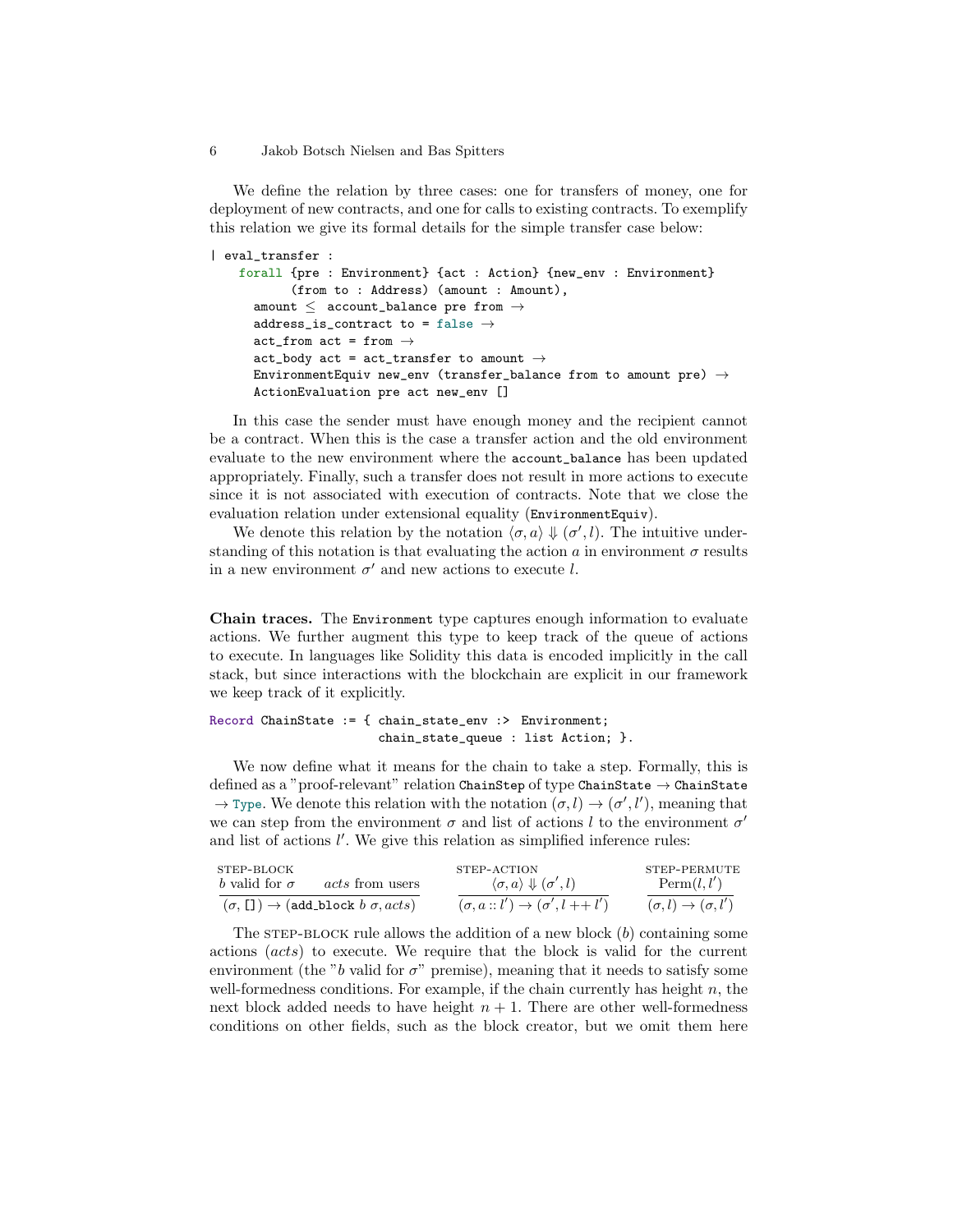for brevity. Another condition is that all added actions must come from users (the "acts from users" premise). This models the real world where transactions added in blocks are "root transactions" from users. This condition is crucial to ensure that transfers from contracts can happen only due to execution of their associated code. When the premises are met we update information about the current block (such as the current height and the balance of the creator, signified by the add block function) and update that the queue now contains the actions that were added.

The STEP-ACTION rule allows the evaluation of the first action in the queue, replacing it with the resulting new actions to execute. This new list  $(l \text{ in the rule})$ is concatenated at the beginning, corresponding to using the queue as a stack. This results in a depth-first execution order of actions. The STEP-PERMUTE rule allows an implementation to use a different order of reduction by permuting the queue at any time. For example, it is possible to obtain a breadth-first order of execution by permuting the queue so that newly added events are in the back. In this case the queue will be used like an actual FIFO queue.

Building upon steps we can further define traces as the proof-relevant reflexive transitive closure of the step relation. In other words, this is a sequence of steps where each step starts in the state that the previous step ended in. Intuitively the existence of a trace between two states means that there is a semantically correct way to go between those states. If we let  $\varepsilon$  denote the empty environment and queue this allows us to define a concept of reachability. Formally we say a state  $(\sigma, l)$  is *reachable* if there exists a trace starting in  $\varepsilon$  and ending in  $(\sigma, l)$ . Generally, only reachable states are interesting to consider and most proofs are by induction over the trace to a reachable state.

#### 2.4 Building blockchains

We connect our semantics to an executable definition of a blockchain with a typeclass in Coq:

```
Class ChainBuilderType := {
builder_type : Type;
builder_initial : builder_type;
builder_env : builder_type \rightarrow Environment;
builder_add_block (builder : builder_type) (header : BlockHeader)
  (actions : list Action) : option builder_type;
builder_trace (builder : builder_type) :
 ChainTrace empty_state (build_chain_state (builder_env builder) []); }.
```
A chain builder is a dependent record consisting of an implementation type (builder\_type) and several fields using this type. It must provide an initial builder, which typically would be an empty chain, or a chain containing just a genesis block. It must be convertible to an environment allowing to query information about the state. It must define a function that allows addition of new blocks. Finally, the implementation needs to be able to give a trace showing that the current environment is reachable with no more actions left in the queue to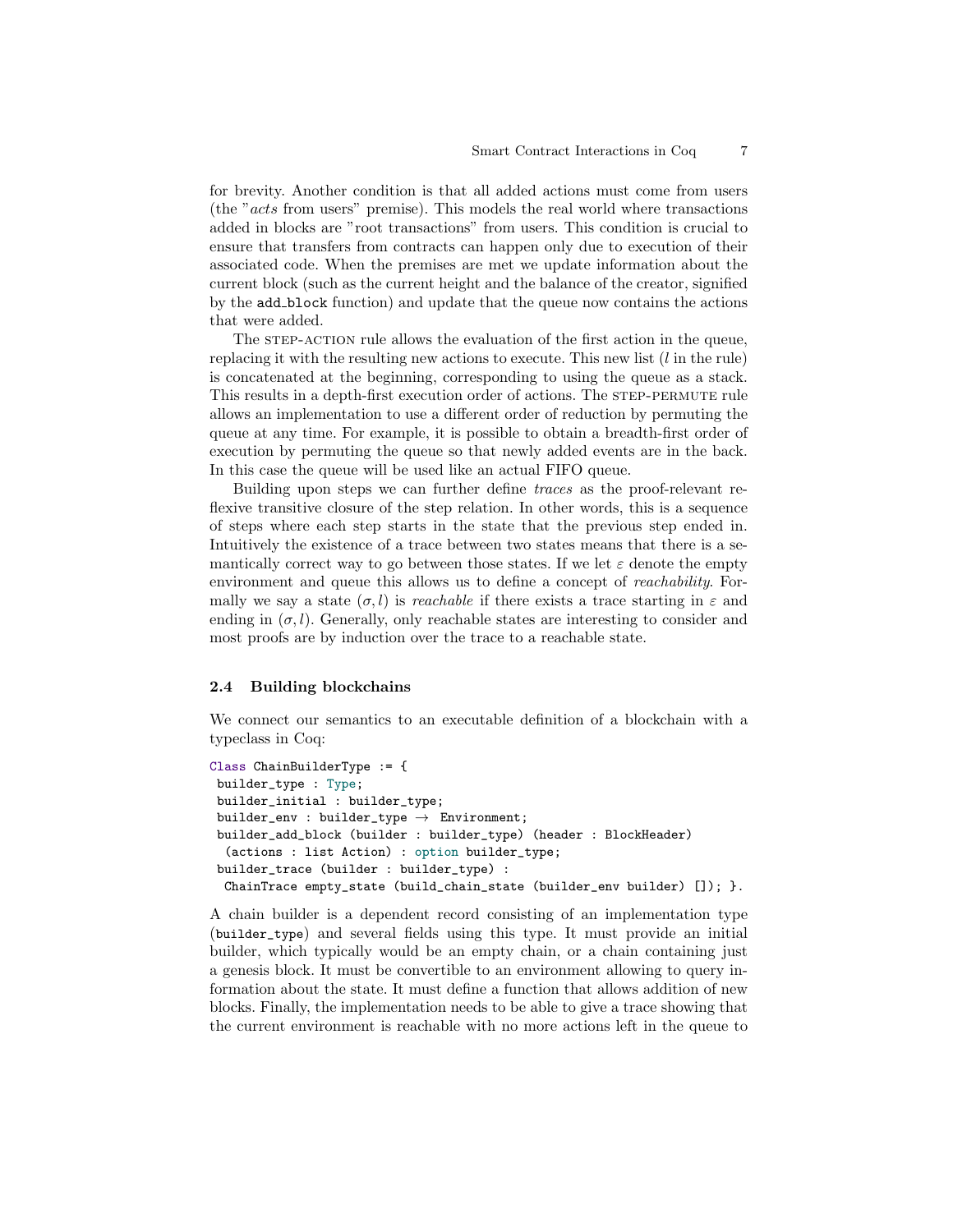execute. This trace captures a definition of soundness, since it means that the state of such a chain builder will always be reachable.

Instantiations. We have implemented two instances of the ChainBuilderType typeclass. Both of these are based on finite maps from the std++ library used by Iris [\[4\]](#page-11-4) and are thus relatively efficient compared to the linear maps used to specify the semantics. The difference in the implementations lies in their execution model: one implementation uses a depth-first execution order, while the other uses a breadth-first execution order. The former execution model is similar to the EVM while the latter is similar to Tezos and Scilla.

These implementations are useful as sanity checks but they also serve other useful purposes in the framework. Since they are executable they can be used to test concrete contracts that have been written in Coq. This involves writing the contracts and executing them using Coq's Compute vernacular to inspect the results. In addition, they can also be used to give counter-examples to properties. In the next section we will introduce the Congress contract, and we have used the depth-first implementation of our semantics to formally show that this contract with a small change can be exploited with reentrancy.

## <span id="page-7-0"></span>3 Case: Congress – a simplified DAO

In this section we will present a case study of implementing and partially specifying a complex contract in our framework.

The Congress contract Wang [\[11\]](#page-11-5) gives a list of eight interesting Ethereum contracts. One of these is the Congress in which members of the contract vote on proposals. Proposals contain transactions that, if the proposal succeeds, are sent out by the Congress. These transactions are typically monetary amounts sent out to some address, but they can also be arbitrary calls to any other contract.

We pick the Congress contract because of its complex dynamic interaction with the blockchain and because of its similarity to the infamous DAO contract that was deployed on the Ethereum blockchain and which was eventually hacked by a clever attacker exploiting reentrancy in the EVM. The Congress can be seen as the core of the DAO contract, namely the proposal and voting mechanisms.

We implement the logic of the Congress in roughly 150 lines of Coq code. The type of messages accepted by the Congress can be thought of as its interface since this is how the contract can be interacted with:

#### Inductive Msg :=

```
| transfer_ownership : Address \rightarrow Msg
| change_rules : Rules → Msg
| add_member : Address → Msg
| remove_member : Address → Msg
| create_proposal : list CongressAction \rightarrow Msg
| vote_for_proposal : ProposalId → Msg
```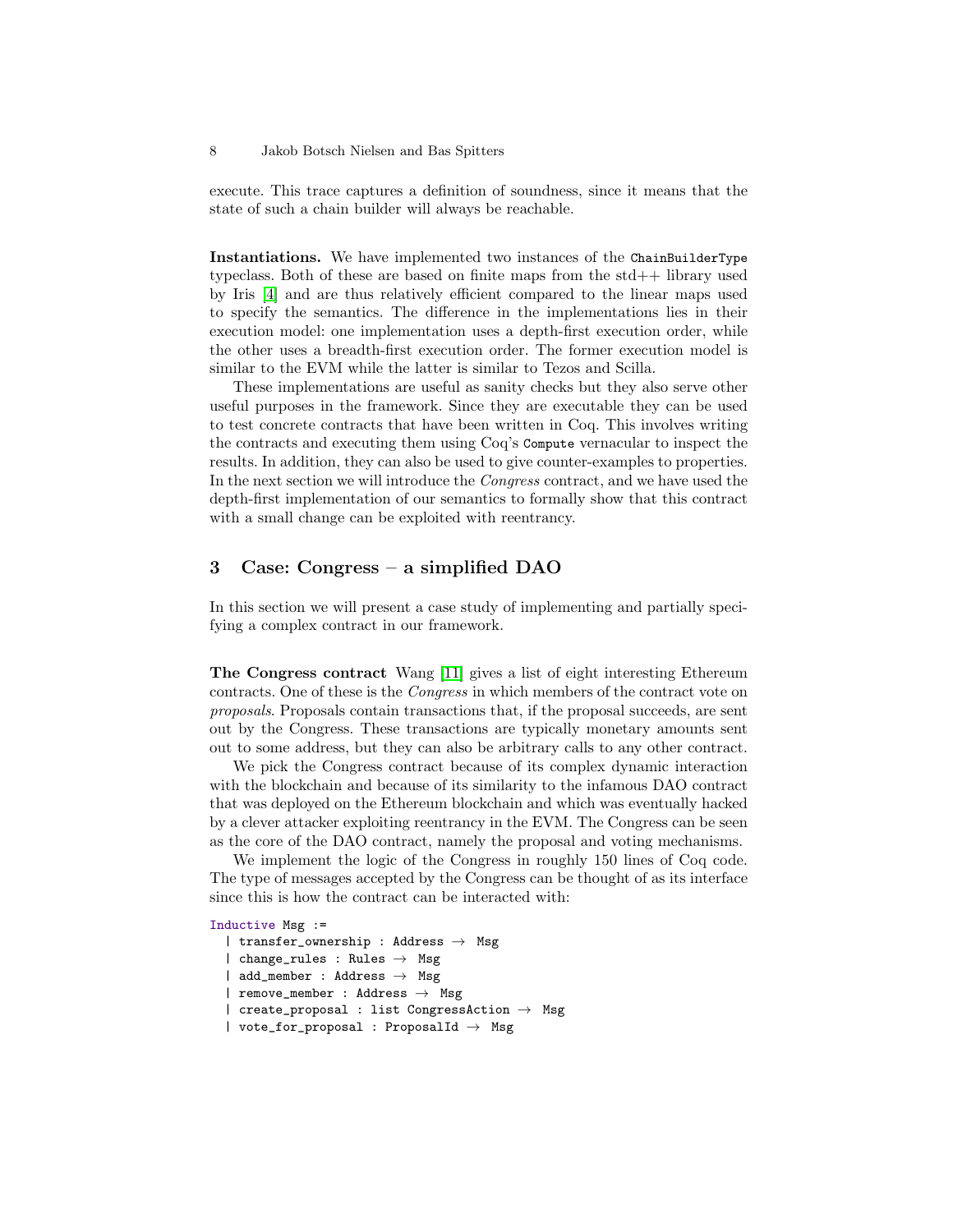```
\begin{tabular}{c} l\;\;vote\_against\_proposal \;\; : \;\; ProposalId \;\rightarrow \;\; Msg \end{tabular}
```
- | retract\_vote : ProposalId  $\rightarrow$  Msg
- | finish\_proposal : ProposalId  $\rightarrow$  Msg.

The Congress has an owner who is responsible for managing the rules of the Congress and the member list. By default, we set this to be the creator of the Congress. The owner can transfer his ownership away with the transfer\_ownership message. It is possible to make the Congress its own owner, in which case all rule changes and modifications to the member list must happen through proposals (essentially making the Congress a democracy).

Anyone can use the create\_proposal and finish\_proposal messages. We allow proposals to contain any number of actions to send out, though we restrict the actions to only transfers and contract calls (i.e. no contract deployments). This restriction is necessary because deployments would require the state of the Congress to contain the contracts to deploy. Since contracts are functions in our shallow embedding this would require storing higher order state which we do not allow in the framework. This is a downside to the shallow embedding – with a deep embedding like [\[2\]](#page-11-1), the code could be stored as an AST or bytes.

The rules of the Congress specify how long proposals need to be debated. During this period, members of the Congress have the ability to vote on the proposal. Once debated, a proposal can be finished and the Congress will remove it from its internal storage and send out its actions if it passed.

A partial specification The DAO vulnerability was in reward payout code in which a specially crafted contract could reenter the DAO causing it to perform actions an unintended number of times. Specifically, the attacker was able to propose a so-called split and have the original DAO transfer a disproportionate amount of money to a new DAO contract under his control. Congress does not allow splits, but the same kind of bug would be possible in code responsible for carrying out proposals.

Previous research such as [\[3\]](#page-11-6) has focused on defining this kind of reentrancy formally. Such (hyper-)properties are interesting, but they also rely heavily on the benefit of hindsight and their statements are complex and hard to understand. Instead we would like to come up with a natural specification for the Congress that a programmer could reasonably have come up with, even without knowledge of reentrancy or the exploit. Our goal with this is to apply the framework in a very concrete setting.

The specification we give is based on the following observation: any transaction sent out by the Congress should correspond to an action that was previously created with a create\_proposal message. This is a temporal property because it says something about the past whenever an outgoing transaction is observed. Temporal logic is not natively supported by Coq, so this would require some work. Therefore we prefer a similar but simpler property: the number of actions in previous create\_proposal messages is always greater than or equal to the total number of transactions the Congress has sent out. Our main result about the Congress is a formal proof that this always holds after adding a block: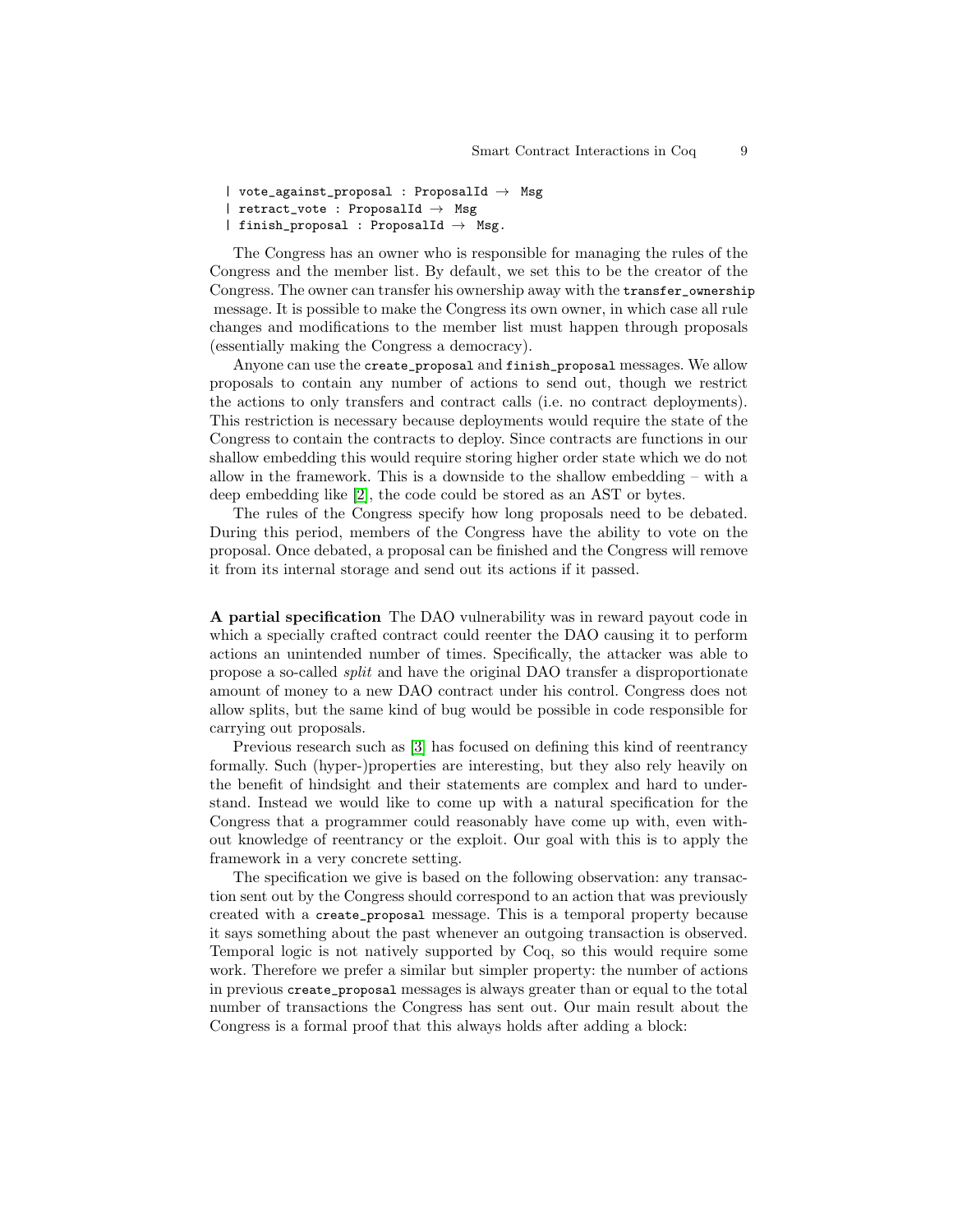```
Corollary congress_txs_after_block {ChainBuilder : ChainBuilderType}
          prev creator header acts new :
 builder_add_block prev creator header acts = Some new \rightarrowforall addr,
   env_contracts new addr = Some (Congress.contract : WeakContract) \rightarrowlength (outgoing_txs (builder_trace new) addr) <
   num_acts_created_in_proposals (incoming_txs (builder_trace new) addr).
```
This result states that, after adding a block, any address at which a Congress contract is deployed satisfies the property previously described. The number of actions created in previous create\_proposal messages is calculated by function num\_acts\_created\_in\_proposals. The incoming\_txs and outgoing\_txs functions are general functions that finds transactions (evaluation of actions) in a trace. In this sense the property treats the contract as a black box, stating only things about the transactions that have been observed on the blockchain.

This is not a full specification of the behavior of the Congress but proving this property can help increase trust in the Congress. In particular it would not have been provable in the original DAO contract because of the reentrancy exploit where the DAO sent out an unbounded number of transactions. Note also that we do not want to exclude reentrancy entirely: indeed, in the situation where the Congress is its own owner reentrancy is required for changing rules and the member list.

We prove the property by generalizing it over the following data:

- The internal state of the contract; more specifically, the current number of actions in proposals stored in the internal state.
- The number of transactions sent out by the Congress, as before.
- The number of actions in the queue where the Congress is the source.
- The number of actions created in proposals, as before.

This results in a stronger statement from which the original result follows. The key observations are that

- 1. When a proposal is created, the number of actions created in proposals goes up, but so does the number of actions in the internal state of the Congress.
- 2. When a proposal is finished, the number of actions in the internal state goes down, but the number of actions in the queue goes up accordingly (assuming the proposal was voted for). In other words, actions "move" from the Congress's internal state to the queue.
- <span id="page-9-0"></span>3. When an outgoing transaction appears on the chain it is because an action moved out of the queue.

Especially observation [3](#page-9-0) is interesting. It allows us to connect the evaluation of a contract in the past to its resulting transactions on the chain, even though these steps can be separated by many unrelated steps in the trace.

The proof of the stronger statement is straightforward by inducting over the trace. When deploying the Congress we need to establish the invariant which boils down to proving functional correctness of the init function and the use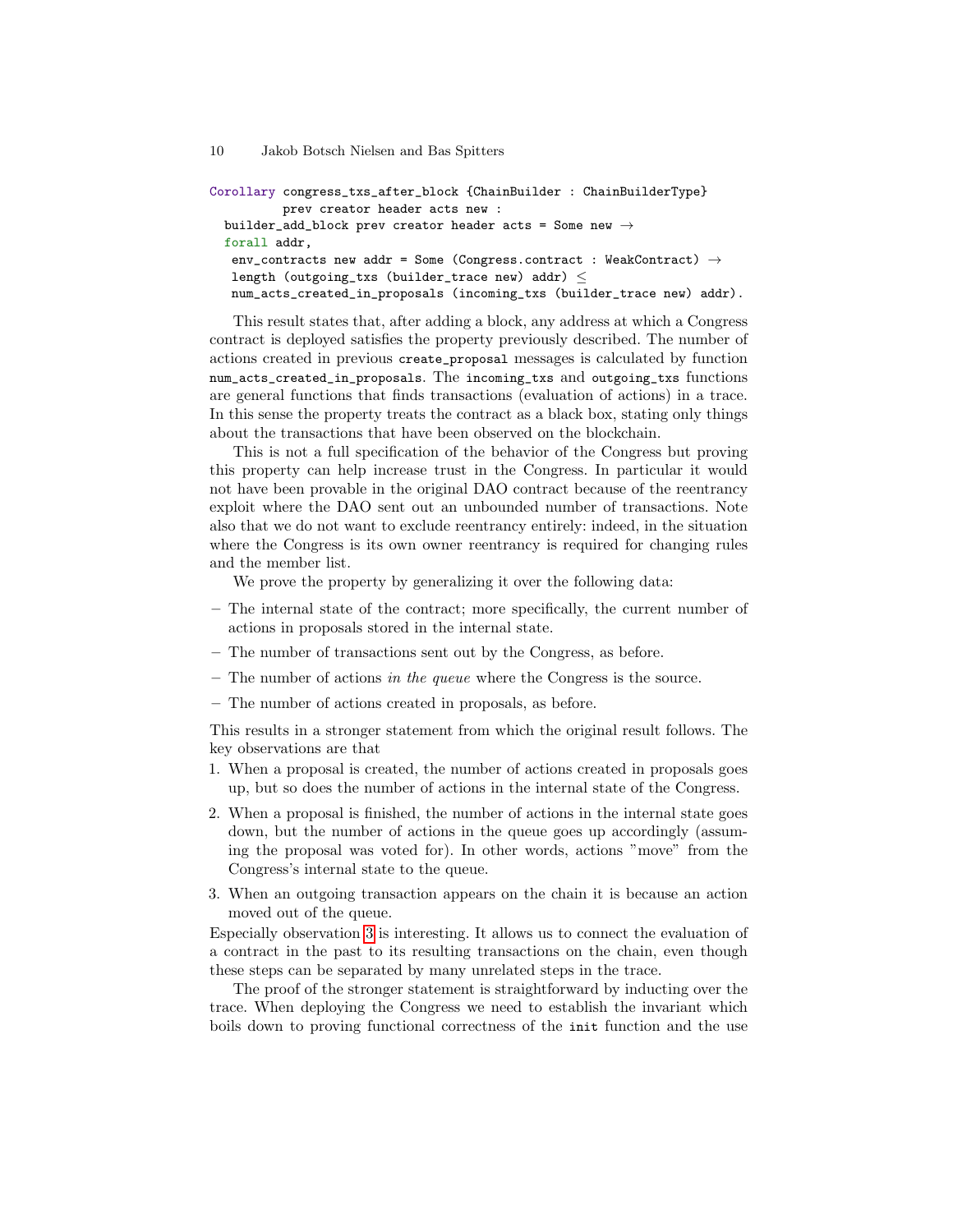of some results that hold for contracts which have just been deployed (for instance, such contracts have not made any outgoing transactions). On calls to the Congress the invariant needs to be reestablished, which boils down to proving functional correctness of the receive function. Crucially, we can reestablish the invariant because the implementation of the Congress clears out proposals from its state before the actions in the proposal are evaluated (the DAO was vulnerable because it neglected to do this on splits).

## <span id="page-10-0"></span>4 Conclusions

We have formalized the execution model of blockchains in Coq and used our formalization to prove formally a result about a concrete contract. Our formalization of blockchain semantics is flexible in that it accounts both for depth-first and breadth-first execution order, generalizing existing blockchains and previous work, while remaining expressive enough to allow us to prove results about complex contracts. We showed for a Congress – a simplified version of the DAO, which still has a complex dynamic interaction pattern – that it will never send out more transactions than have been created in proposals. This is a natural property that aids in increasing trust that this contract is not vulnerable to reentrancy like the DAO.

Related work Both Simplicity [\[7\]](#page-11-7) and Scilla [\[9\]](#page-11-2) are smart contract languages with an embedding in Coq. Temporal properties of several smart contracts have been verified in Scilla [\[10\]](#page-11-8), although our Congress contract is more complex than the contracts described in that paper. We are unaware of an implementation of such a contract in Scilla. Scilla, as an intermediate language which includes both a functional part and contract calls, uses a CPS translation to ensure that every call to another contract is done as the last instruction. In our model, the high-level language and the execution layer are strictly separated.

The formalization of the EVM in F\* [\[3\]](#page-11-6) can be extracted and used to run EVM tests to show that it is a faithful model of the EVM. However, they do not prove properties of any concrete contracts. Instead they consider classes of bugs in smart contracts and try to define general properties that prevent these. One of these properties, call integrity, is motivated by the DAO and attempts to capture reentrancy. Intuitively a contract satisfies call integrity if the calls it makes cannot be affected by code of other contracts. VerX [\[8\]](#page-11-9) uses temporal logic and model checking to check a similar property. Such statements are not hard to state in our framework given Coq's expressive logic, and it seems this would be an appropriate property to verify for the Congress. However, even a correct Congress does not satisfy this property, since it is possible for called contracts to finish proposals which can cause the Congress to perform calls. This property could potentially be proven in a version of the Congress that only allowed proposals to be finished by humans, and not by contracts.